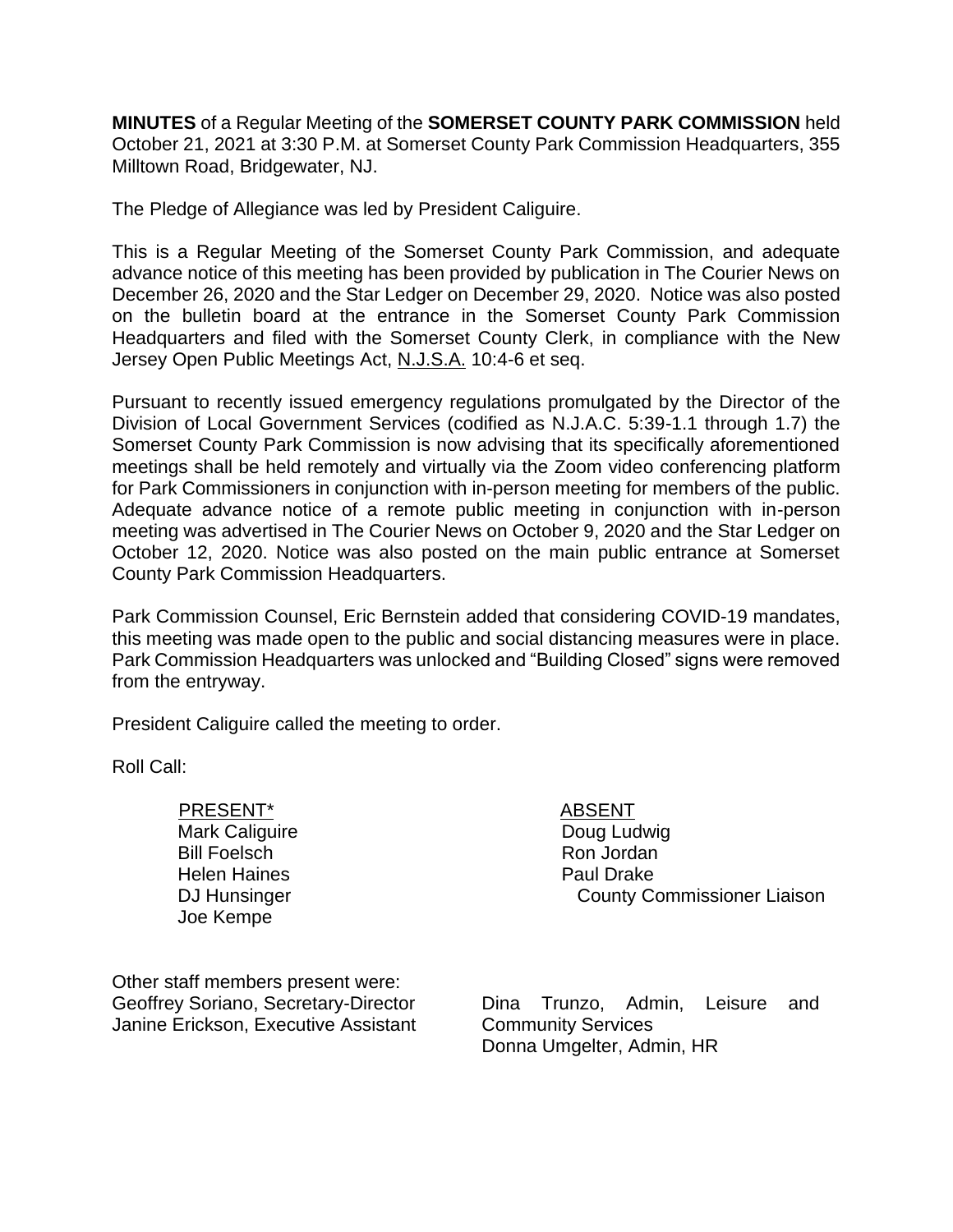\*Participated via video conference. In light of the current COVID-19 mandates, Commissioners, Counsel, and Senior Management staff were asked to participate in this meeting remotely.

Also in attendance via video conference: Eric Bernstein, Legal Counsel; Brandon Lodics, Connor Strong; and Greg D'Orazio, Assured Partners.

### **COMMENTS FROM THE PUBLIC**

Robin Gehringer of Basking Ridge, NJ again requested that consideration be given to hiring previous Lord Stirling Stable Supervisor, Marnie Maciborski as a part time instructor/trainer and also asked when the report of the Lord Stirling Stable Advisory Committee will be made public. Director Soriano stated that he will be convening a meeting of the Leisure Services Committee to discuss outside instructors at the Stable. President Caliguire stated that the report from the Advisory Group is still being analyzed and it is not final.

Nancy Williams of Basking Ridge, NJ requested that trails at the Stable remain dedicated to horse riding only.

Claudia Mott, Millington, NJ inquired about the meeting to re-open the Stable.

Stephan Yelenik of Peapack Gladstone, NJ requested a meeting with Director Soriano and the Property Management Manager to discuss the mowing of the view shed at Natirar Park.

The following members of the public came to speak to request that the Commissioners consider the acceptance of the offer to erect a Peace and Non-Violence Memorial at Colonial Park:

John Tibbs, Franklin Twp, NJ Clinton Fudge Jr., Franklin Twp, NJ Rajiv Prasad, Franklin Twp, NJ Chandrakant P. Desai, Franklin Twp., NJ Jash Brahmbhatt Franklin Twp., NJ Dev Karlehar, Franklin Twp., NJ Jayshee Brahmbhatt, Franklin Twp., NJ Ram Anbarasan, Franklin Twp., NJ

LD-17 Assemblyman, Joseph Danielsen spoke in support of the Peace and Non-Violence Memorial on behalf of his constituents. Assemblyman Danielson also read a letter of support from Franklin Township Councilwoman At-Large, Kimberly Francois.

Following comments by the above members of the public, President Caliguire expressly stated that the role of the Park Commission is to be stewards of Open Space, parks, and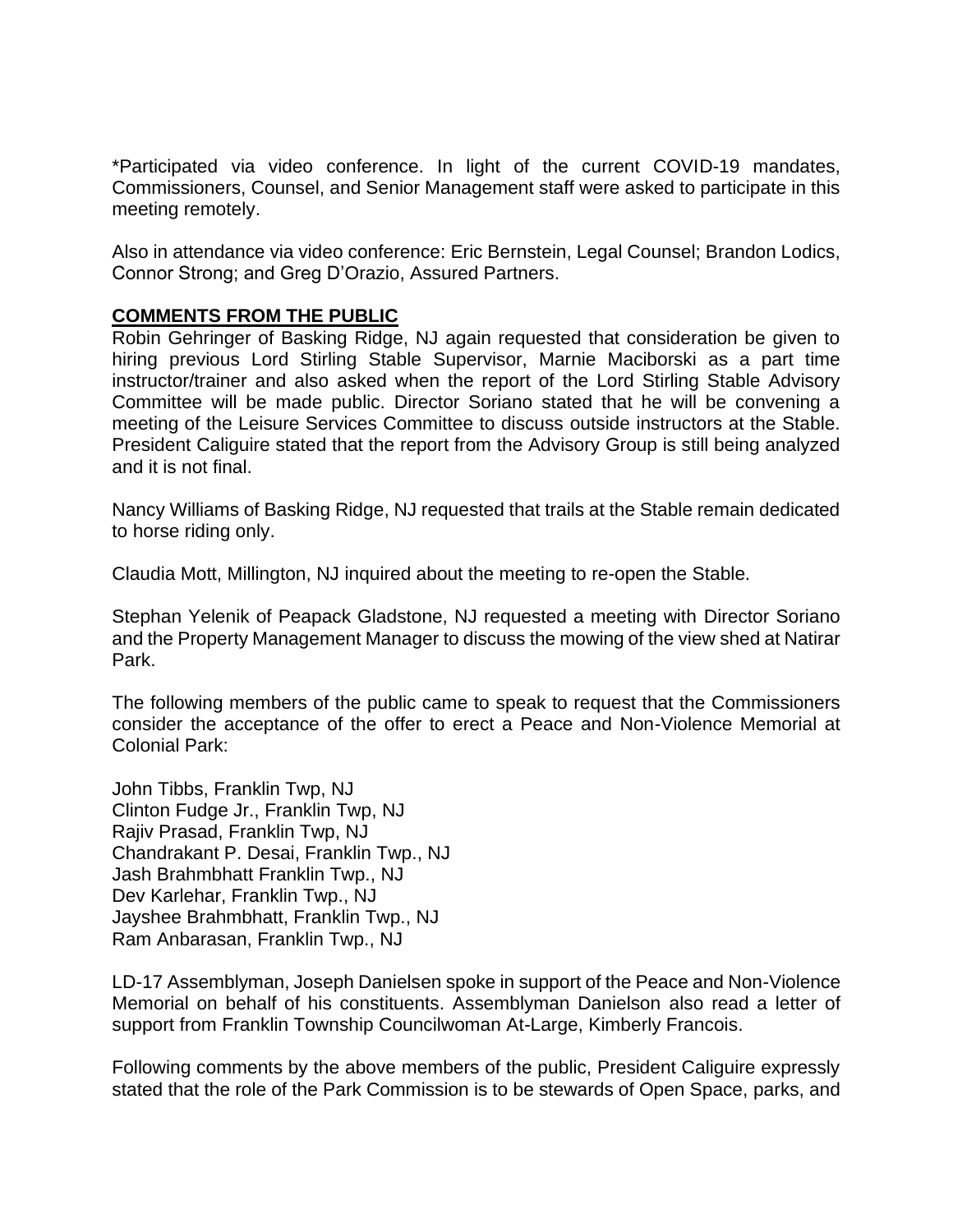recreational opportunities and that the decision has been made to deny the request for the installation of the Peace and Non-Violence Memorial at Colonial Park. Despite having the utmost respect for the icons being proposed, it is not the role of the Commission to erect significant statues on behalf of third parties. President Caliguire thanked all who came to speak and appreciated all that was done to present the proposal.

# **PRESENTATION OF SERVICE AWARDS**

The following employees earned service awards during the month of October: Receiving Thirty-Year Service Award: ~ Gary Freuler, Recreation Maintenance Receiving Twenty-Year Service Award: ~ Sarah Weber – Rangers The presentation of Service Awards has been postponed due to virtual meetings.

# **APPROVAL OF THE MINUTES**

President Caliguire called for the approval of the minutes of the regular meeting held on September 16, 2021. Moved by Commissioner Hunsinger; seconded by Commissioner McCallen. YEAS: Commissioners Foelsch, Haines, Hunsinger, Kempe, McCallen, Paluck, and President Caliguire. NAYES: None. ABSENT: Commissioner Jordan and Ludwig.

# **APPROVAL OF BILLS FOR PAYMENT**

The following resolutions were moved by Commissioner Foelsch; seconded by Commissioner McCallen. YEAS: Commissioners Foelsch, Haines, Hunsinger, Kempe, McCallen, Paluck, and President Caliguire. NAYES: None. ABSENT: Commissioner Jordan and Ludwig.

# **Resolution R21-197 – Payment of Claims**

Resolution authorizes payment of claims in the amount of \$2,344,498.51 comprised of Claims in the amount of \$870,958.05, Other Expenses in the amount of \$224,635.33, and Salaries and Wages in the amount of \$1,248,905.13 for the period of September 10, 2021 through October 21, 2021.

# **Resolution R21-198 – Refund of Recreation Fees**

Resolution authorizes refund of recreation fees.

# **Resolution R21-199 – Payment of Confirming Orders**

Resolution authorizes the payment of confirming orders totaling \$8,534.08.

# **Resolution R21-200 – Authorizing Additional Funding for Previously Awarded Contracts (Leisure Services)**

Resolution authorizes additional funds for previously awarded contracts.

# **Resolution R21-201 – Authorizing Additional Funding for Previously Awarded Contracts (Golf)**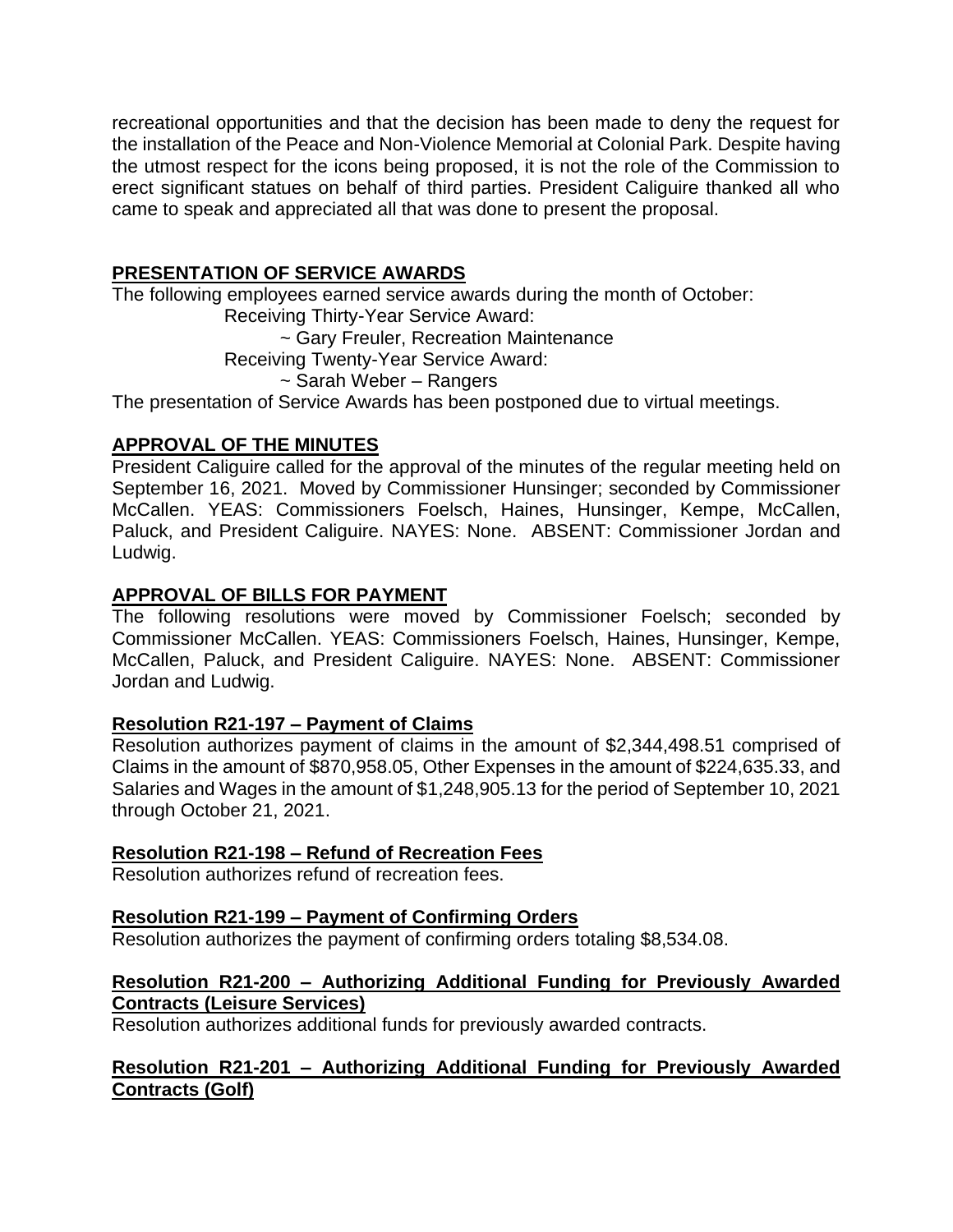Resolution authorizes additional funds for previously awarded contracts.

### **Resolution R21-202 – Authorizing Additional Funding for Previously Awarded Contracts (Administration)**

Resolution authorizes additional funds for previously awarded contracts.

### **Resolution R21-203 – Authorizing Additional Funding for Previously Awarded Contracts (Park Operations)**

Resolution authorizes additional funds for previously awarded contracts.

## **Resolution R21-204 – Amending and Cancelling Certification of Funds for Previously Awarded Contracts**

Resolution cancels or amends certification of funds for previously awarded contracts.

# **DIRECTOR'S REPORT**

Director Soriano submitted a report for the month of October 2021 which provided an explanation for the need of reviewing and revising the Somerset County Park Commission Rules and Regulations.

# **CORRESPONDENCE**

- 1. Email received from David Becker from Ross Farm with questions regarding holding various events at the Farm. *This request will be reviewed by the Leisure Services Committee.*
- 2. Email received from Jocelyn Spelker patron of Lord Stirling Stable requesting permission to bring her own (outside) horse trainer to the Stable periodically for assistance with her training. *This request will be reviewed by the Leisure Services Committee.*
- 3. Emails received from Lord Stirling Stable patrons, Dorothea Schlosser, Claudia Mott, and Sandra McConekey expressing their concern with the current state of Lord Stirling Stable and requesting the Commission allow Marnie Maciborski, who recently resigned, permission to return to provide lessons at the Stable on a part-time basis. *This request is already being reviewed by the Leisure Services Committee.*

# **CONSENT AGENDA**

# **RESOLUTIONS**

The following resolutions were moved by Commissioner Hunsinger; seconded by Commissioner Foelsch. YEAS: Commissioners Foelsch, Haines, Hunsinger, Kempe, McCallen, Paluck, and President Caliguire. NAYES: None. ABSENT: Commissioner Jordan and Ludwig.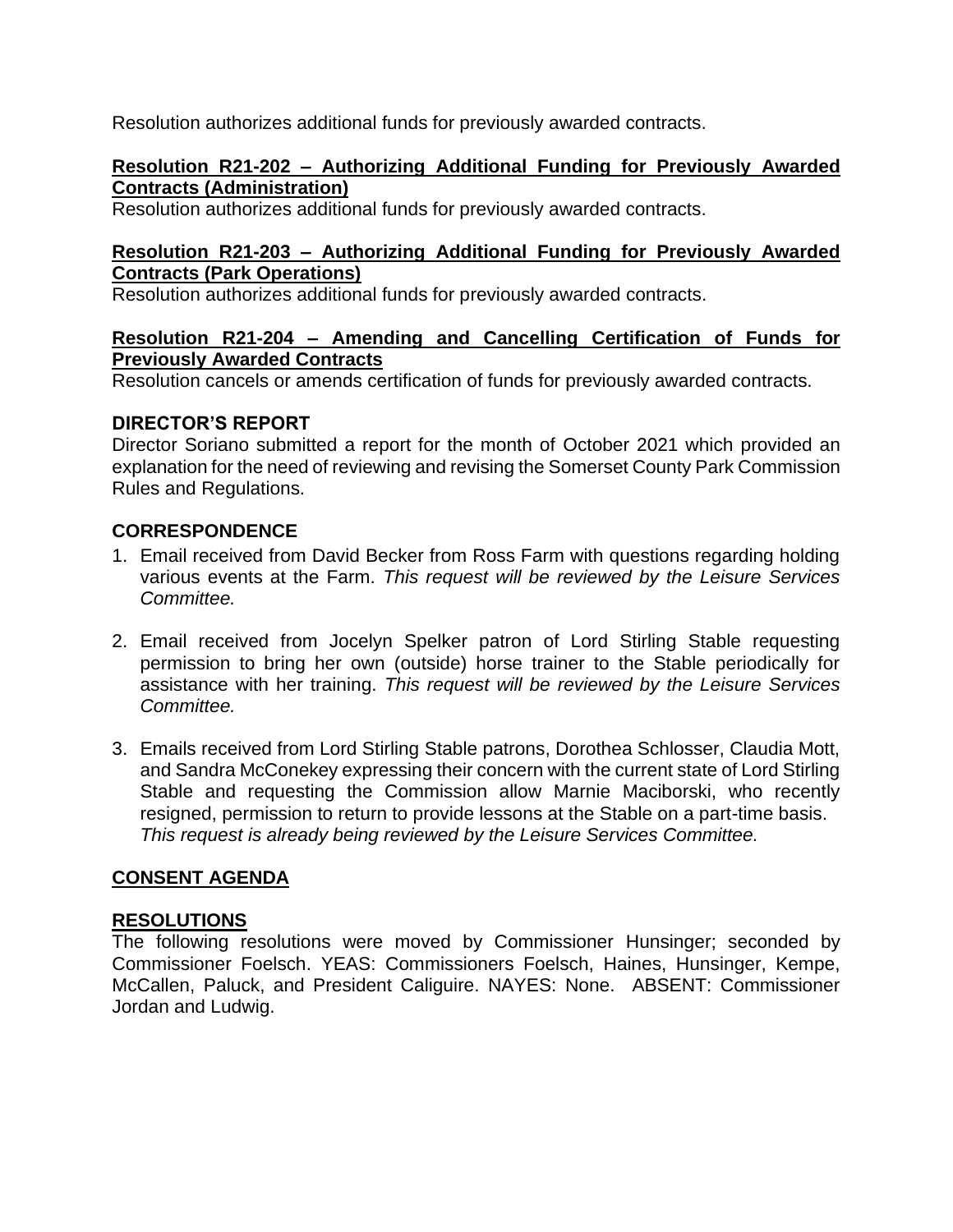### **Resolution R21-205 – Granting Permission to Farm Licensee to Apply for a Permit to Kill Wild Deer on County-Owned Parkland (Trezza Parcel)**

Resolution grants permission to Middlebush Farm to apply for a permit to kill wild deer on Trezza Parcel.

### **Resolution R21-206 – Accepting the Offer of the Sourlands Conservancy to Donate Native Trees and Shrub and the People Power to Install Same at the Sourland Mountain Preserve**

Resolution accepts offer from Sourlands Conservancy to donate and install native trees and shrubs at the Sourland Mountain Preserve.

# **Resolution R21-207 – Awarding Second Year of Two-Year Contract for Animal Feed and Supplements**

Resolution awards second year contract effective November 1, 2021 to Frank Carrajat, dba Middle Valley Farms for Option A: Hay and Bohonyi Corporation for Option B: Grain and Option C: Supplements with costs not to exceed \$13,200.00.

## **Resolution R21-208 – Awarding Second Year of Two-Year Contract for Tree Pruning and Removal Services**

Resolution awards contract to Predator Tree Service (Primary) and Rich's Tree Service (secondary) with costs not to exceed \$2,000.00.

## **Resolution R21-209 – Authorizing use of County Contract for the Purchase of Traffic Control Signs, Supports, Hardware & Safety Devices**

Resolution authorizes purchases from Garden State Highway Products.

## **Resolution R21-210 – Authorizing use of County Contract for the Purchase of Paper and Envelopes**

Resolution authorizes purchases from WB Mason Co. and Paper Mart.

# **Resolution R21-211 – Authorizing use of County Contract for the Purchase of Snow Plow, Salt Spreaders, and Hydraulics and Controls**

Resolution authorizes purchases from A&K Equipment Co. Inc, Cliffside Body Corp. Bristol-Donald Co. Inc, Creston Hydraulics, Inc., Dejana Truck & Utility Equipment Co. LLC, Tony Sanchez Ltd., and Trius Inc.

**Resolution R21-212 – Authorizing use of Bergen County Cooperative Purchasing Alliance for the Purchase of Microsoft Office 365 Subscription Licenses for Employee Workstations for the Park Commission Network** Resolution authorizes purchase from SHI with costs not to exceed \$50,450.95.

**Resolution R21-213 - Authorizing use of Bergen County Cooperative Purchasing Alliance for the Purchase of Wisenet Q Network Cameras and WiseNet NVR** Resolution authorizes purchase from SHI with costs not to exceed \$10,980.00.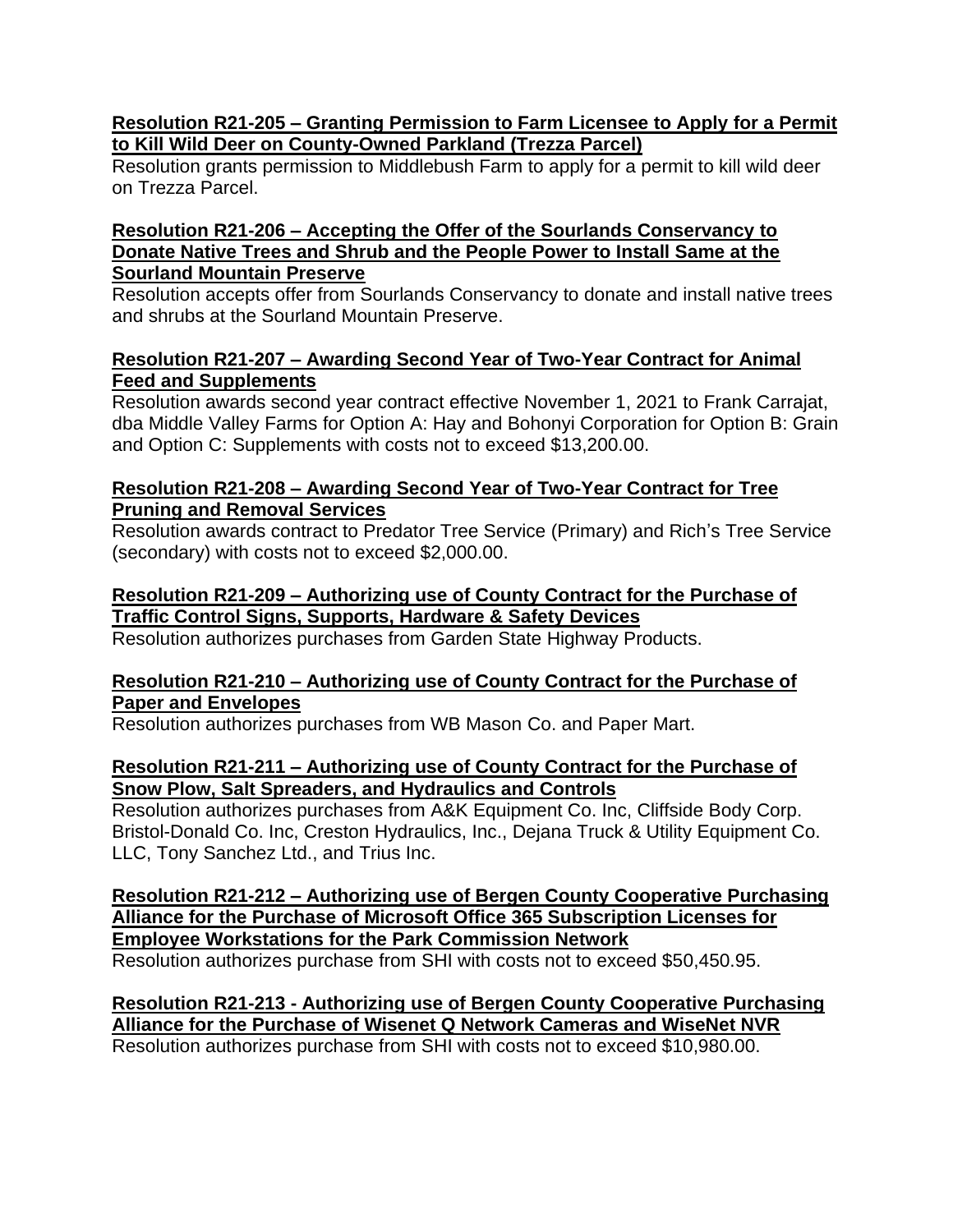## **Resolution R21-214 – Authorizing use of Morris County Cooperative Pricing Council for the Purchase of Utility Vehicles: 2022 Ford F350 (Golf Maintenance)**

Resolution authorizes purchase from DFFLM, LLC T/A Ditschman/Flemington Ford with cost not to exceed \$38,195.00.

## **Resolution R21-215 – Authorizing use of Morris County Cooperative Pricing Council for the Purchase of Utility Vehicles: 2022 Ford F350 (Park Maintenance)**

Resolution authorizes purchase from DFFLM, LLC T/A Ditschman/Flemington Ford with cost not to exceed \$37,298.00.

### **Resolution R21-216 – Authorizing use of Educational Services Commission of NJ for the Purchase of Class 4-8 Trucks: Fisher Plow HD2**

Resolution authorizes purchase from A&K Equipment Co. Inc. with cost not to exceed \$12,543.00.

## **Resolution R21-217 – Authorizing use of Educational Services Commission of NJ for the Purchase of Class 4-8 Trucks: Fisher Plow HT Series**

Resolution authorizes purchase from A&K Equipment Co. Inc. with cost not to exceed \$5,395.50.

## **Resolution R21-218 – Authorizing use of Educational Services Commission of NJ for the Purchase of Grounds Equipment: Toro Workman HDX**

Resolution authorizes purchase from Storr Tractor Company with cost not to exceed \$28,975.00.

## **Resolution R21-219 – Authorizing use of Educational Services Commission of NJ for the Purchase of Grounds Equipment: Sand Pro 5040**

Resolution authorizes purchase from Storr Tractor Company with cost not to exceed \$26,652.80.

**Resolution R21-220 – Authorizing use of Educational Services Commission of NJ for the Purchase of Grounds Equipment: Toro Groundmaster 7210** Resolution authorizes purchase from Storr Tractor Company with cost not to exceed \$29,092.00.

**Resolution R21-221 – Authorizing use of Educational Services Commission of NJ for the Purchase of Grounds Equipment: Toro Groundmaster 5900D** Resolution authorizes purchase from Storr Tractor Company with cost not to exceed \$102,05.60.

**Resolution R21-222 – Authorizing use of Educational Services Commission of NJ for the Purchase of Grounds Equipment: Toro Large Capacity Spread/Spray** Resolution authorizes purchase from Storr Tractor Company with cost not to exceed \$8,528.89.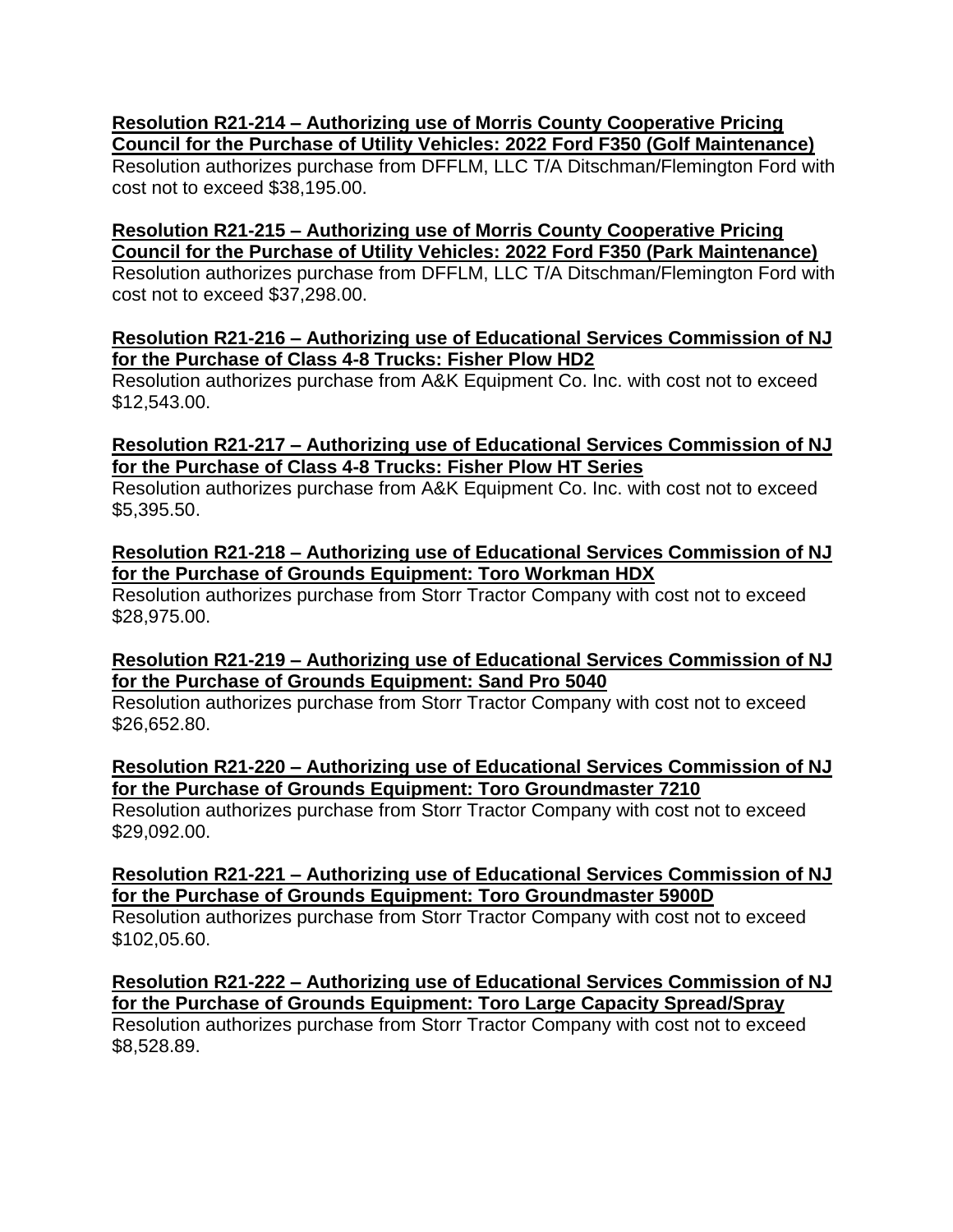#### **Resolution R21-223 – Authorizing use of Educational Services Commission of NJ for the Purchase of Grounds Equipment: John Deere 1600 Mower**

Resolution authorizes purchase from Deere & Company with cost not to exceed \$60,321.35.

## **Resolution R21-224 – Authorizing use of Educational Services Commission of NJ for the Purchase of Grounds Equipment: John Deere 390 Flail Mower**

Resolution authorizes purchase from Deere & Company with cost not to exceed \$5,811.00.

## **Resolution R21-225 – Authorizing use of Educational Services Commission of NJ for the Purchase of Grounds Equipment: John Deere Z994R ZTRAK**

Resolution authorizes purchase from Deere & Company with cost not to exceed \$14,983.02.

# **Resolution R21-226 – Authorizing use of Educational Services Commission of NJ for the Purchase of Grounds Equipment: John Deere 2550 Triplex Mower**

Resolution authorizes purchase from Deere & Company with cost not to exceed \$39,721.22.

## **Resolution R21-227 – Authorizing use of Educational Services Commission of NJ for the Purchase of Grounds Equipment: Various (Golf Maintenance)**

Resolution authorizes purchase from Storr Tractor Company with cost not to exceed \$445,532.90.

# **Resolution R21-228 – Authorizing Rental of Space of Therapeutic Recreation Programs**

Resolution authorizes rental of space from the ARC of Somerset County for the months of November and December 2021 at a cost of \$2,500.00 per month.

## **Resolution R21-229 – Authorizing use of Educational Services Commission of NJ for the Purchase of Grounds Equipment: Toro Turf Aerator 686**

Resolution authorizes purchase from Storr Tractor Company with cost not to exceed \$8,639.41.

# **Resolution R21-230 – Authorizing use of Educational Services Commission of NJ for the Purchase of Grounds Equipment: Toro Groundmaster 4500D**

Resolution authorizes purchase from Storr Tractor Company with cost not to exceed \$70,157.60.

# **COMMITTEE REPORTS**

# **CFO's Report**

Commissioner Hunsinger, Chair of the Committee, submitted a report for the month of September 2021.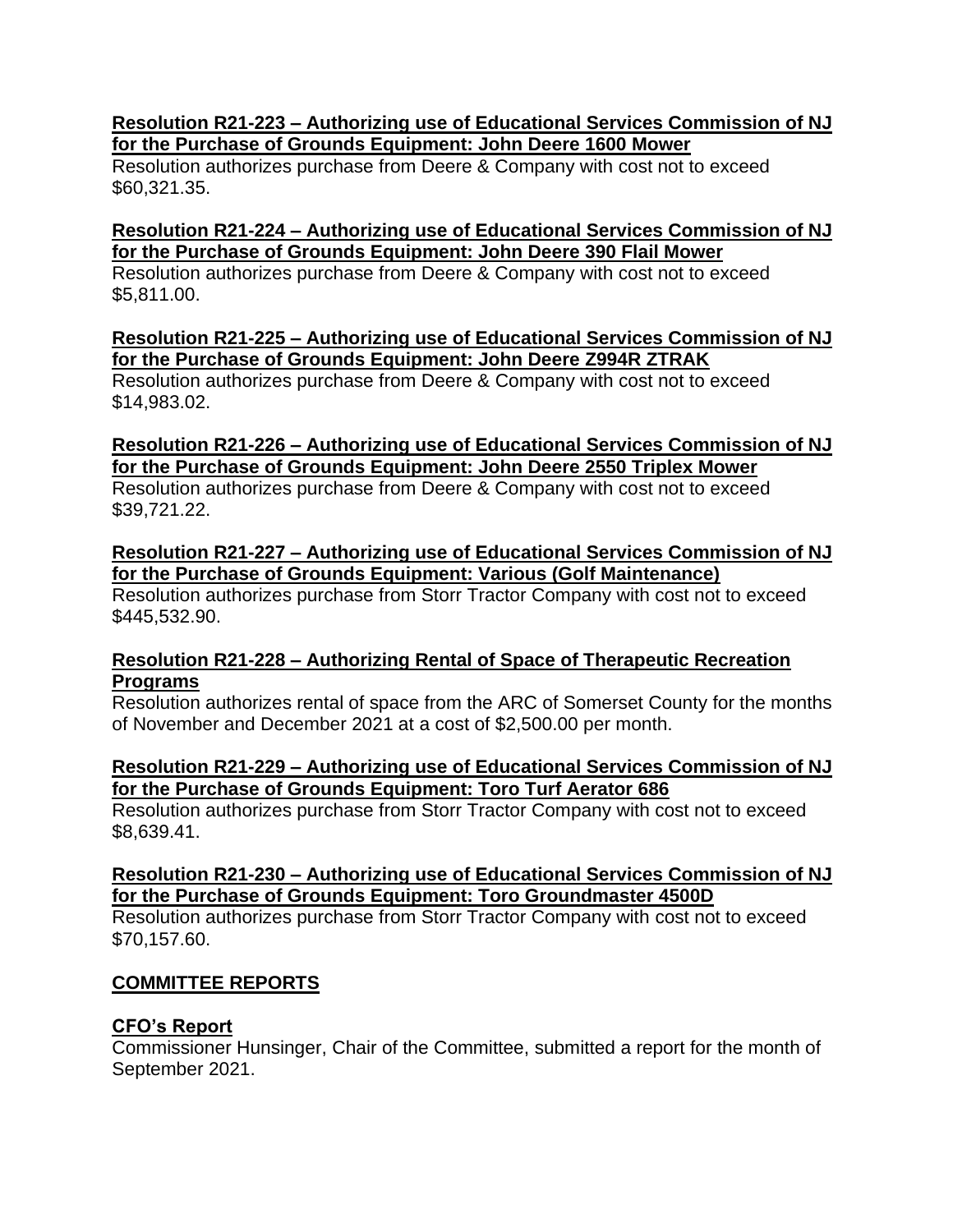#### **HUMAN RESOURCES**

Commissioner Haines, Chair of the Committee, submitted a report for the month of September 2021.

#### **LEISURE SERVICES**

Commissioner Hunsinger, Chair of the Committee, submitted a report for the month of September 2021.

Dina Trunzo, Administrator, Leisure and Community Services, reported that \$4,070.00 has been raised through GiveSmart for the "Rebuild the Boardwalk" campaign at the EEC. The goal is to raise \$10,000.00 for the renovations. Environmental Science Manager, Carrie Springer passed her Certified Park and Recreation Professional (CPRP) certification with NRPA. CPRP is the national standard for all parks and recreation professionals.

#### **GOLF MANAGEMENT**

Commissioner Paluck, Chair of the Committee, submitted a report for the month of September 2021.

#### **INFORMATION MANAGEMENT**

There was no Information Management report.

#### **VISITOR SERVICES**

Commissioner Haines, Chair of the Committee, submitted a report for the month of September 2021.

#### **PROPERTY MANAGEMENT**

There was no Property Management report.

### **PLANNING AND LAND ACQUISITION**

Commissioner Haines, Chair of the Committee, submitted a report for September 2021.

### **CAPITAL FACILIITES – CONSTRUCTION and ENGINEERING**

Commissioner McCallen, Chair of the Committee, submitted a report for September 2021.

#### **PARK MAINTENANCE & HORTICULTURE**

Commissioner Hunsinger, Chair of the Committee, submitted a report for September 2021.

#### **AUDIT COMMITTEE**

There was no report.

#### **COUNTY COMMISSIONER REPORT**

There was no County Commissioner report.